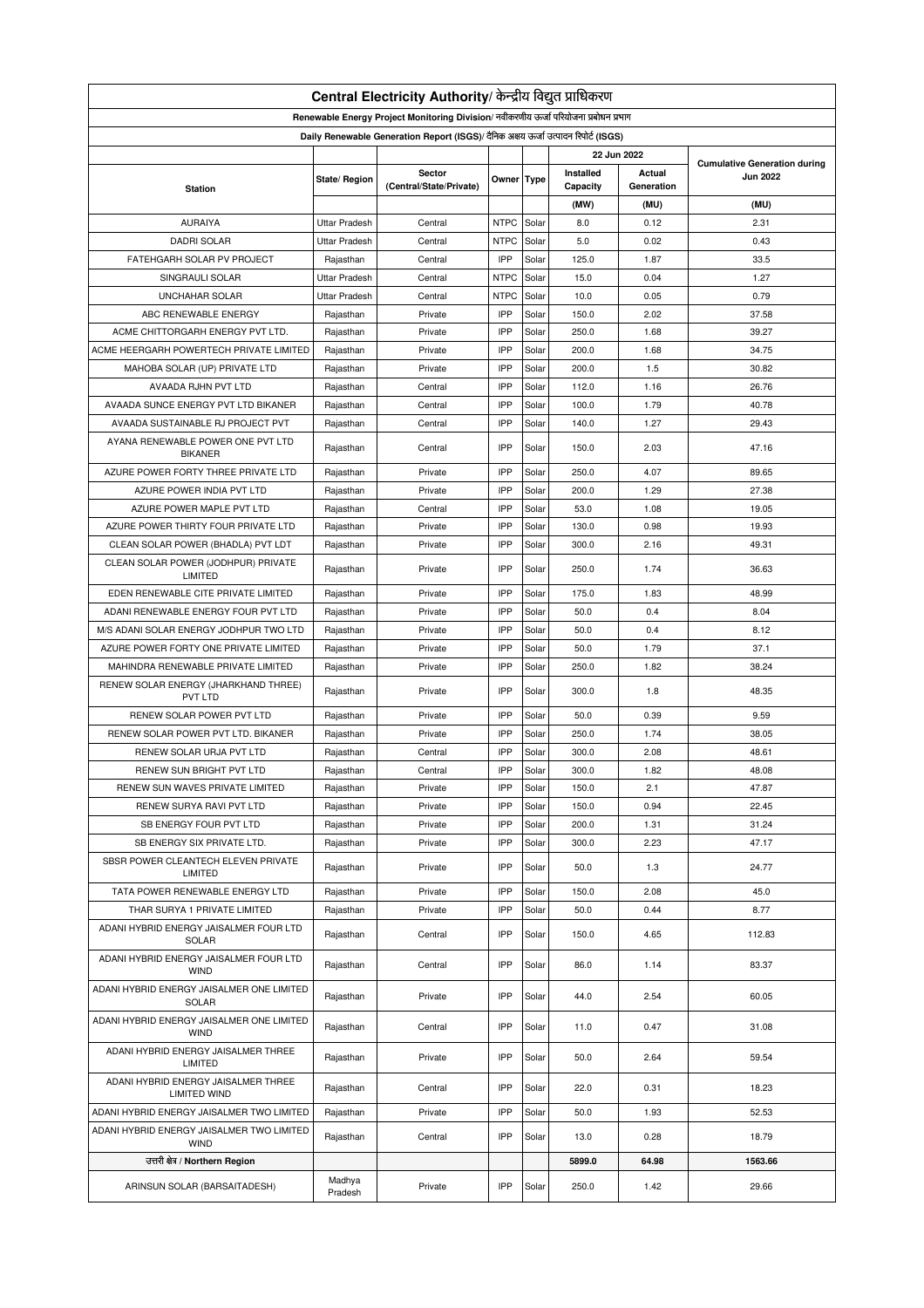| <b>ATHENA</b>                                 | Madhya<br>Pradesh | Private | IPP        | Solar | 250.0           | 1.6   | 32.52  |
|-----------------------------------------------|-------------------|---------|------------|-------|-----------------|-------|--------|
| ESPL RSP SOLAR                                | Gujarat           | Private | IPP        | Solar | 105.0           | 1.25  | 38.19  |
| <b>GIPCL RSP SOLAR</b>                        | Gujarat           | Private | IPP        | Solar | 60.0            | 0.67  | 16.54  |
| <b>GSECL RSP SOLAR</b>                        | Gujarat           | Private | IPP        | Solar | 62.5            | 0.15  | 0.83   |
| MAHINDRA SOLAR (BADWAR)                       | Madhya<br>Pradesh | Private | IPP        | Solar | 250.0           | 1.26  | 31.99  |
| TPREL RSP SOLAR                               | Gujarat           | Central | IPP        | Solar | 69.0            | 0.66  | 16.1   |
| ALFNAR WIND                                   | Gujarat           | Private | IPP        | Wind  | 300.0           | 1.52  | 92.86  |
| ASIPL WIND (BARANDA)                          | Gujarat           | Private | IPP        | Solar | 113.4           | 0.55  | 47.22  |
| AWEKIL WIND (DAYAPAR)                         | Gujarat           | Private | IPP        | Wind  | 425.0           | 2.62  | 164.17 |
| AWEKFL WIND (RATADIYA)                        | Gujarat           | Central | IPP        | Wind  | 68.3            | 0.4   | 19.63  |
| CPTTNPL WIND (DAYAPAR)                        | Gujarat           | Central | IPP        | Wind  | 70.0            | 0.14  | 11.2   |
| GIWEL-II WIND (VADVA)                         | Gujarat           | Private | IPP        | Wind  | 250.0           | 1.24  | 64.32  |
| GIWEL-III WIND (NARANPAR)                     | Gujarat           | Private | IPP        | Wind  | 300.0           | 1.67  | 69.92  |
| <b>IWISL WIND (DAYAPAR)</b>                   | Gujarat           | Private | IPP        | Wind  | 500.0           | 0.71  | 49.55  |
| OEPL WIND (OSTRO WIND)                        | Gujarat           | Central | IPP        | Wind  | 22.0            | 0.27  | 11.78  |
| OSTRO WIND (KUTCH)                            | Gujarat           | Private | IPP        | Wind  | 250.0           | 1.45  | 66.26  |
| RENEW AP2 WIND(GHADSISA)                      | Gujarat           | Private | IPP        | Wind  | 300.0           | 2.52  | 84.94  |
| RENEW SOLAR (BHUVAD)                          | Gujarat           | Private | IPP        | Solar | 250.0           | 1.51  | 60.66  |
| पश्चिमी क्षेत्र / Western Region              |                   |         |            |       | 3895.2          | 21.61 | 908.34 |
| BEETAM(TUTICORIN)                             | <b>Tamil Nadu</b> | Private | IPP        | Wind  | 250.0           | 3.29  | 50.52  |
| <b>GREEN INFRA</b>                            | Tamil Nadu        | Private | IPP        | Wind  | 250.0           | 3.17  | 50.48  |
| <b>HIRITUR OSTRO</b>                          | Tamil Nadu        | Central | IPP        | Wind  | 300.0           | 1.22  | 32.98  |
| <b>MYTRA</b>                                  | Tamil Nadu        | Private | IPP        | Wind  | 250.0           | 2.58  | 42.89  |
| ORANGE                                        | Tamil Nadu        | Private | IPP        | Wind  | 200.0           | 2.62  | 39.33  |
| PGLR SREPL                                    | Tamil Nadu        | Private | IPP        | Wind  | 153.0           | 4.49  | 75.58  |
| <b>NP KUNTA</b>                               |                   |         |            |       |                 |       |        |
| Rstps Floating Solar Act                      | Andhra<br>Pradesh | Private | <b>IIP</b> | Solar | 100.0           | 0.45  | 7.57   |
| Simhadri Solar Act                            | Andhra<br>Pradesh | Private | <b>IIP</b> | Solar | 75.0            | 0.17  | 3.18   |
| ACME (BIWADI)                                 | Andhra<br>Pradesh | Private | IPP        | Solar | 50.0            | 0.44  | 7.29   |
| ACME (HISAR)                                  | Andhra<br>Pradesh | Private | IPP        | Solar | 50.0            | 0.38  | 7.07   |
| ACME (KARNAL)                                 | Andhra<br>Pradesh | Private | IPP        | Solar | 50.0            | 0.38  | 6.98   |
| <b>AYANA</b>                                  | Andhra<br>Pradesh | Private | IPP        | Solar | 250.0           | 2.03  | 46.85  |
| <b>AZURE</b>                                  | Andhra<br>Pradesh | Private | IPP        | Solar | 50.0            | 0.28  | 5.4    |
| FRV1                                          | Andhra<br>Pradesh | Private | IPP        | Solar | 50.0            | 0.36  | 6.82   |
| FRV2                                          | Andhra<br>Pradesh | Private | IPP        | Solar | 50.0            | 0.38  | 7.22   |
| <b>NTPC</b>                                   | Andhra<br>Pradesh | Central | NTPC       | Solar | 250.0           | 1.05  | 24.47  |
| <b>SBG ENERGY</b>                             | Andhra<br>Pradesh | Private | IPP        | Solar | 250.0           | 1.68  | 36.95  |
| <b>TATA POWER</b>                             | Andhra<br>Pradesh | Private | IPP        | Solar | 100.0           | 0.71  | 12.58  |
| SPRING ANGITRA                                | Andhra<br>Pradesh | Private | IPP        | Solar | 250.0<br>1575.0 | 1.44  | 31.16  |
| Total daily generation of NP KUNTA Solar Park |                   |         |            |       |                 | 9.75  | 203.54 |
| PAVAGADA                                      |                   |         |            |       |                 |       |        |
| ACME (KURUKSHETHRA)                           | Karnataka         | Private | IPP        | Solar | 50.0            | 0.36  | 7.51   |
| ACME (RIWARI)                                 | Karnataka         | Private | IPP        | Solar | 50.0            | 0.38  | 7.59   |
| All ADYAH                                     | Karnataka         | Private | IPP        | Solar | 150.0           | 2.09  | 48.21  |
| ADYAH BLOCK 6                                 | Karnataka         | Private | IPP        | Solar | 50.0            | 0.0   | 0.0    |
| ADYAH BLOCK 3                                 | Karnataka         | Private | IPP        | Solar | 150.0           | 0.0   | 0.0    |
| AVAADA SOLAR                                  | Karnataka         | Private | IPP        | Solar | 150.0           | 0.95  | 21.81  |
| AVAADA SOLARISE                               | Karnataka         | Private | IPP        | Solar | 150.0           | 1.02  | 21.22  |
| AZURE POWER EARTH                             | Karnataka         | Private | IPP        | Solar | 100.0           | 0.74  | 15.92  |
| FORTUM FIN SURYA                              | Karnataka         | Private | IPP        | Solar | 100.0           | 0.63  | 13.05  |
| FORTUM SOLAR                                  | Karnataka         | Private | IPP        | Solar | 250.0           | 1.66  | 36.21  |
| KREDL                                         | Karnataka         | Private | IPP        | Solar | 50.0            | 0.33  | 7.42   |